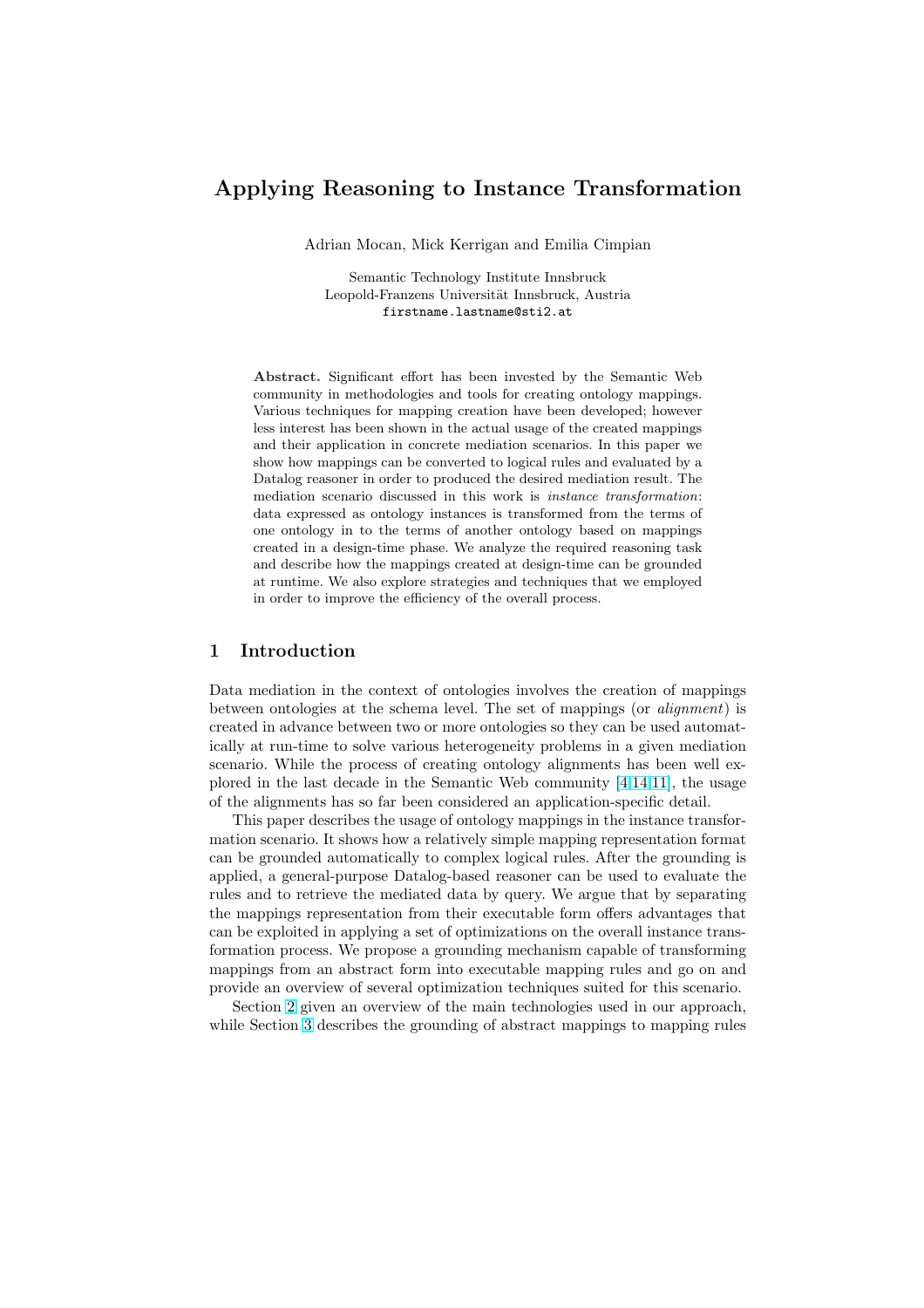<span id="page-1-0"></span>and the main reasoning task that is being performed. Section 4 briefly introduced several optimization types that can be applied in this context, and we close the paper with a presentation of related work and some conclusions.

### 2 Ontology Mappings

The work presented in this paper is part of a broader context, namely the Web Service Execution Environment (WSMX) [10], and it targets ontologies that conform to the Web Service Modeling Ontology (WSMO) [13]. WSMO ontologies are expressed using the Web Service Modeling Language (WSML) [3], a language which offers several language variants. For the approach used in this paper we consider the Logic Programming branch of [W](#page-11-0)SML, namely the WSML-Flight and WSML-Rule [3] variants. WSML-Flight is a power[ful r](#page-11-0)ule language based on a logic programming variant of F-Logic [8] and is semantically [e](#page-11-0)quivalent to Datalog with inequality and (locally) stratified negation. **WSML-Rule** extends WSML-Flight with further features from Logic Programming, namely the use of function symbols, [un](#page-11-0)safe rules, and unstratified negation under the well-founded semantics.

The instance transformation scenario relies on a set of pre-existing mappings (i.e. an alignment) between the source and the target ontologies. This paper does not discuss the methods used in creating the alignments between the ontologies - they could be either entirely manual or semi-automatic assisted by graphical tool like the one we proposed in [9]. In this scenario we choose not to directly represent the ontology mappings using a specific WSML variants, but instead to use an intermediary, abstract representation. The Abstract Mapping Language  $(AML)$ , a language proposed in [2] (extended and elaborated in [5] as the Alignment Format) is used to express [th](#page-11-0)e mappings, because it does not commit to any existing ontology representation language. The abstract mappings state that a semantic relationship exists between the mapped entities, but the actual semantics and interpretation is as[so](#page-11-0)ciated in a second step, called [g](#page-11-0)rounding (see Section 3.1). There are a number of reasons behind this design decision:

Reusability: The same set of mappings can be used in various mediation scenarios. A grounding mechanism can be applied at runtime and a formal semantics can be [asso](#page-2-0)ciated with these mappings in order to suit the targeted scenario.

Manageability: As ontologies evolve, the set of mappings between them must be updated. If mappings are represented as rules in a particular ontology language the special features and peculiarities of this language are reflected in the rules as well.

Although the AML has its own syntax, in this paper we will use a more schematic representation of the mappings in examples, both for brevity and for emphasizing the simplicity of this form of mapping representation. As such, for every mapping we use the following form:

> mapping( sourceEntity, [sourceEntityRestriction],  $targetEntity, [targetEntityRestriction], typeOfMapping)$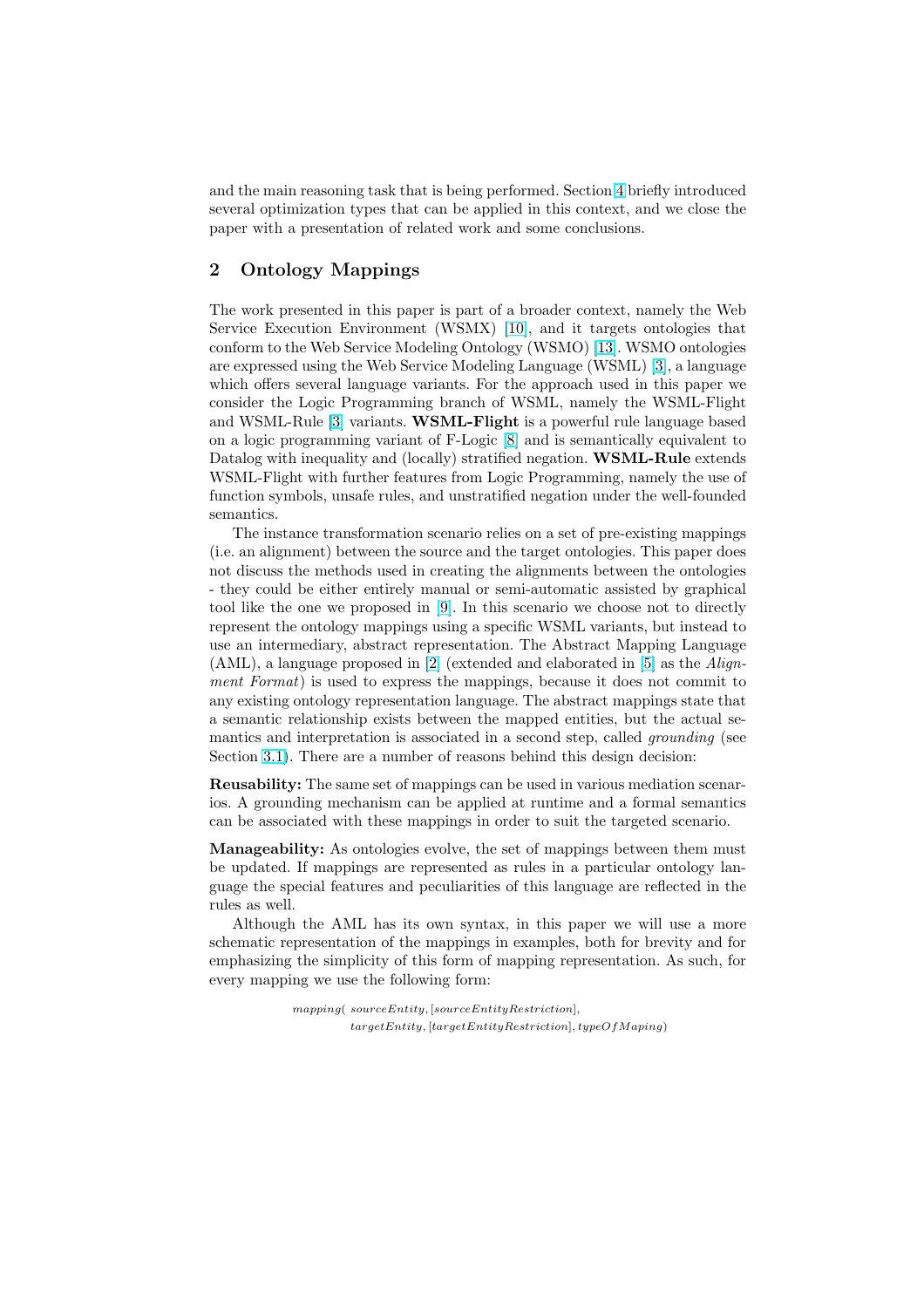<span id="page-2-0"></span>The source and target entity restriction are optional conditions on the mapped entities, and typeOfMapping  $\in \{C2C, C2A, A2C, A2A\}$  where C2C stands for a concept to concept (or class to class) mapping, A2A stands for an attribute to attribute mapping<sup>1</sup>,  $A2C$  stands for a attribute to concept mapping, and  $C2A$ stands for a concept to attribute mapping. The AML can be also used to express mappings between relations of arbitrary arity, but here due to space constraints we restrict ourselves to mappings involving only concepts and attributes.

### 3 Instance Transformation

The instance transformation scenario can be summarized as follows: different business actors use ontologies to describe their internal business logic and their data. Each of these actors use their own information system and they interact with each other as part of arbitrary business processes. However as the ontologies of each of the actors is likely to be different there is a need for a specialized service capable of transforming data expressed in terms of a given ontology (the source ontology) into the terms of another ontology (the target ontology), allowing the two actors to communicate effectively, without changing the way they represent their data. As the instance transformation occurs at run-time it has to be performed completely automatically using mappings that have already been created at the schema level during a design-time phase.

#### 3.1 Grounding

Each of the abstract mappings have to be grounded to rules expressed in WSML in order for them to be used in a reasoner. WSML-Rule has been preferred over WSML-Flight since it offers function symbols, which allows the building and usage of constructed terms as new identifiers for the mediated instances based on the identifiers of the original source instances. This identifiers of the target instances are built using the function symbol mediated with two parameters: first is the source instance out of which the target instance is derived and second is the target concept the source instance is mediated to (e.g.  $mediated(johnS, o2\#Citizen)).$ 

Formula 1 shows the grounding of a concept to concept mapping  $(C2C)$  to WSML, where  $\Gamma$  is a grounding function that takes as parameter an abstract mapping (or a fragment of a mapping, e.g. restrictions) and produces a WSML  $rule<sup>2</sup>$ .

|     | $\Gamma(mapping (C_S, C_S^R, C_T, C_T^R, C_2^C)) \mapsto$                |     |
|-----|--------------------------------------------------------------------------|-----|
|     | mediated(?x, $C_T$ ) member Of $C_T$ and mapped( $C_S$ , $C_T$ , ?x) : - |     |
| - 3 | ?x memberOf $C_S$ and $\Gamma(C_S^R)$ and $\Gamma(C_T^R)$ .              | (1) |

<sup>&</sup>lt;sup>1</sup> In WSML attributes are binary relations local to the concept they are defined on and they can have both a data-type or another concept as range.

<sup>&</sup>lt;sup>2</sup> In WSML variables are preceded by a "?", class memberships are denoted by "memberOf", conjunctions by "and" and inheritance relationships by "subConceptOf". Also,  $\alpha[\beta]$  hasValue  $\gamma$  and  $\alpha[\beta]$  of Type  $\gamma$  are atomic formulas called molecules; both  $\alpha$  and  $\gamma$  identify instances (or values) and concepts (or data-types) respectively, while  $\beta$  identifies an attribute.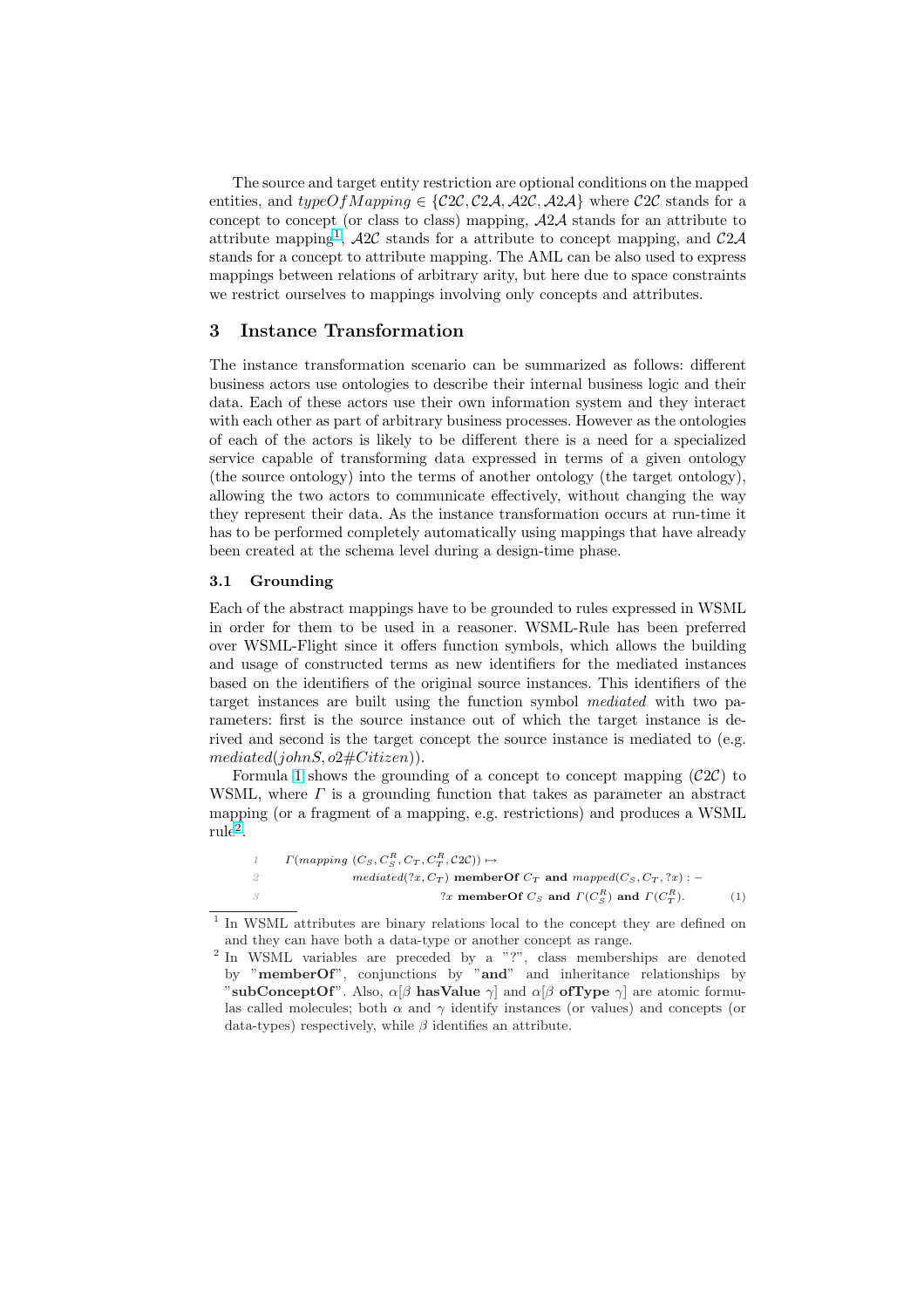Formula 2 describes the grounding of the  $A2A$  mappings when both the source and the target attributes have as range a data-type value. In this case the source value is simply copied to the target instance. Lines 3 and 4 assure that this rule covers also the cases when the mapped source attribute is inherited from an upper concept and the actual instance to be mediated is an instance of a specialized concept (denoted by the  $?subC<sub>S</sub>$  variable).

| 1   | $\Gamma(mapping~(C_S.A_S, A_S^R, C_T.A_T, A_T^R, \mathcal{A}2\mathcal{A})) \mapsto$ |     |
|-----|-------------------------------------------------------------------------------------|-----|
|     | <i>mediated</i> (?x, $C_T$ )[ $A_T$ has Value ?v] member Of $C_T$ : -               |     |
| -3  | $?x[AS$ has Value ?v] member Of $?subCS$ and                                        |     |
| 4   | $?subCS subConceptOf CS and mapped (?subCS, CT, ?x)$ and                            |     |
| - 5 | $\Gamma(A_{\sigma}^R)$ and $\Gamma(A_{\sigma}^R)$ .                                 | (2) |

In Formula 3 the mappings between attributes having as ranges other concepts are addressed. As shown at line 2, the value of the target attribute is set to another mediated instance, which is produced by one of the rules generated by Formulas 2 to 5. At line 5, it is checked if this other mediated instance has any attributes, in order to avoid the generation of meaningless instances due to incomplete mappings.

|               | $\Gamma(mapping~(C_S.A_S, A_S^R, C_T.A_T, A_T^R, A2A)) \mapsto$                                               |
|---------------|---------------------------------------------------------------------------------------------------------------|
|               | mediated(?x, C <sub>T</sub> )  $A_T$ has Value mediated(?i, SubR <sub>T</sub> )  member Of C <sub>T</sub> : - |
| - 3           | $?x[AS$ has Value ? <i>i</i>   member Of ? <i>subC<sub>S</sub></i> and                                        |
| $\frac{1}{4}$ | $?subCS subConceptOf CS and mapped (?subCS, CT, ?x)$ and                                                      |
| - 5           | $mediated(?i, SubR_T)[?anAttribute$ has Value $?aValue$ and                                                   |
|               | $\Gamma(A_{\sigma}^R)$ and $\Gamma(A_{\sigma}^R)$ .<br>(3)                                                    |

The concept  $SubR<sub>T</sub>$  is extracted during the grounding process based on the range of the mapped target attribute, i.e. a distinct rule is generated for the attribute's range and for each of the range's subclasses (since every instance of the attribute's range sub-concept is a valid filler of that attribute). As described in [9], no mappings between two attributes having as range a data-type and a concept, are allowed (compensated by the usage of  $C2A$  and  $A2C$  mappings).

The grounding of the  $A2C$  mappings, as seen in Formula 4, handles the cases when different levels of aggregation are used in the ontologies, e.g. the att[rib](#page-11-0)ute  $C_S.A$  has the concept  $CR_S$  as range, and  $CR_S$ 's instances also need to be transformed into instances of the  $C_T$ . This type of mapping can be applied only when  $CR_S$  is a concept, but not a data-type.

| $\Gamma(mapping (C_S.A_S, A_S^R, C_T, C_T^R, \mathcal{A}2\mathcal{C})) \mapsto$                    |
|----------------------------------------------------------------------------------------------------|
| mediated(?x, $C_T$ )[?anA hasValue ?aValue] memberOf $C_T$ : -                                     |
| $2x[AS$ has Value $2i$ member Of $CS$ and                                                          |
| <i>mediated</i> (? <i>i</i> , $C_T$ )[? <i>anA</i> has Value ? <i>aValue</i> ] member Of $C_T$ and |
| $\Gamma(A_{\sigma}^R)$ and $\Gamma(C_{\tau}^R)$ .<br>(4)                                           |

The Formula 5 is the symmetric of Formula 4, grounding the  $\mathcal{C}2\mathcal{A}$  mappings.

|    | $\Gamma(mapping (C_S, C_S^R, C_T.A_T, A_T^R, C2\mathcal{A})) \mapsto$          |
|----|--------------------------------------------------------------------------------|
| 2  | mediated $(?x,C_T)[A_T]$ has Value mediated $(?x,SubR_T)]$ member Of $C_T$ : - |
| 3  | ?x memberOf $C_s$ and                                                          |
| 4  | $mediated(?x, SubR_T)[?anA$ has Value $?aValue$ member Of $SubR_T$ and         |
| -5 | $\Gamma(C_{\mathcal{S}}^R)$ and $\Gamma(A_{\mathcal{T}}^R)$ .<br>(5)           |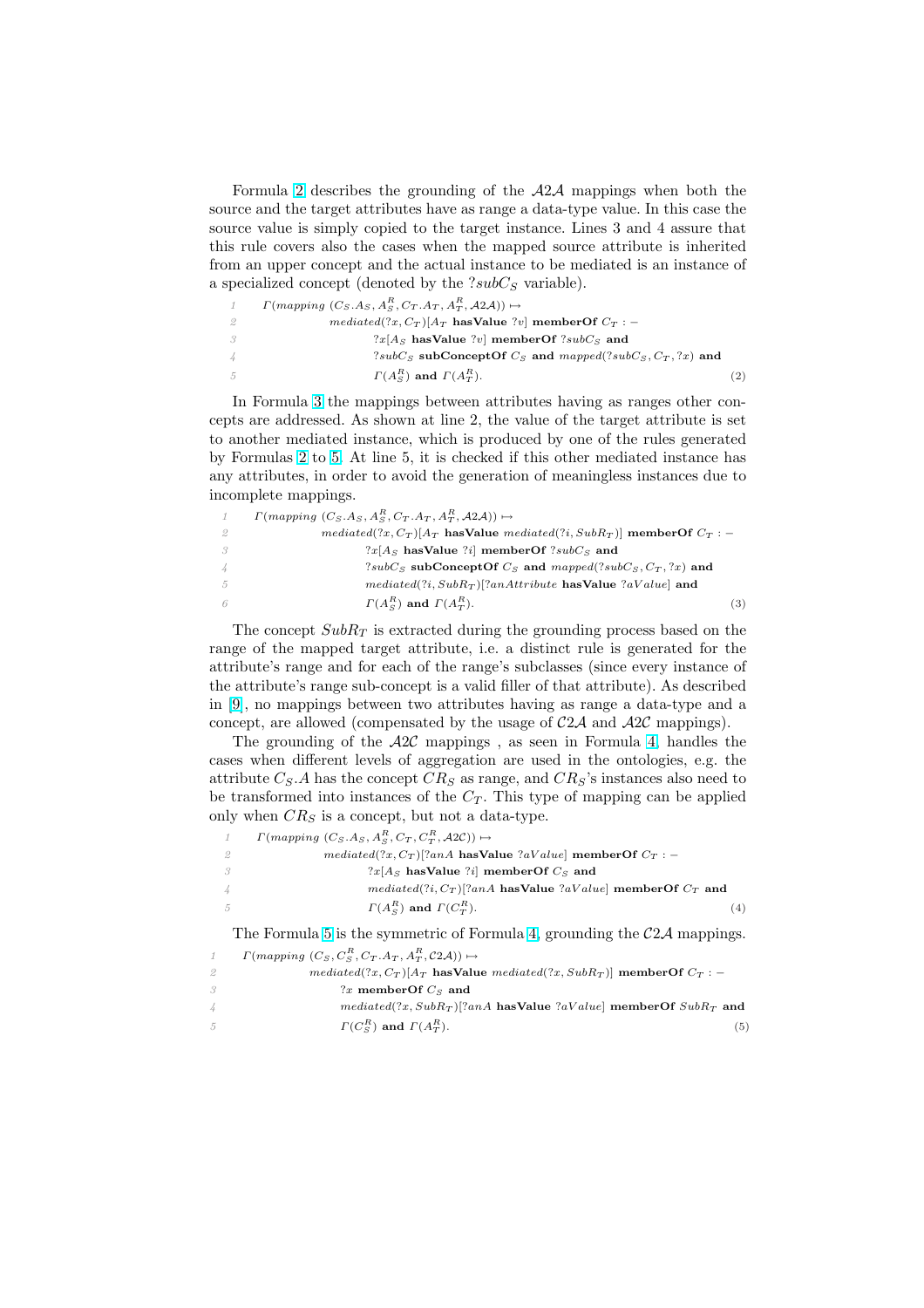<span id="page-4-0"></span>The restrictions can be seen as conditions that have to hold in order for the mapping to apply. They are divided into three main classes: *attribute occurrence* (aoc), attribute type (atc) and attribute value (avc) conditions. Due to space constraints, this paper does not include a complete and detailed description of the conditions grounding. However, the Formulas 6 to 9 shows the grounding of the conditions when the "equals" operator is used. The grounding in Formulas 6 and 7 can be applied on any conditions, while, in order to avoid the creation of unsafe rules, Formula 8 is used to ground the only the avc set on source entities, while Formula 9 is used to ground only the *avc* set on the target entities.

| $\Gamma(\text{atc}(C.A, "equals", R)) \mapsto C[A \text{ ofType } R]$    | (6) |
|--------------------------------------------------------------------------|-----|
| $\Gamma(aoc(C.A)) \mapsto C[A \text{ ofType } ? a Range]$                | (7) |
| $\Gamma(avc(C.A, "equals", Value)) \mapsto C[A \text{ hasValue } Value]$ | (8) |
| $\Gamma(avc(C.A., "equals", Value, tVariable)) \mapsto$                  |     |
| assignement(Id,?tVariable) and $C[A]$ has Value ?tVariable               |     |
| assignment (Id, Value).                                                  |     |

The Id uniquely identifies different assignments, one distinct fact is generated each time a value from an target avc has to be assigned to a target attribute.

#### 3.2 Reasoning Task

After grounding, the alignment can be seen as an ontology that imports the source and the target ontologies and the set of mapping rules.

Table 1. Source and a target ontology fragments (expressed in WSML [3])

| Target Ontology $(02)$            |
|-----------------------------------|
| ontology ItalianCitizenOntology   |
| concept Citizen                   |
| hasName ofType (1 1) Name         |
| hasSex ofType (1 1) Sex           |
| hasBirthday ofType (1 1) Date     |
|                                   |
| concept Name                      |
| hasFirstName ofType (1 1) _string |
| hasSurname ofType (1 1) _string   |
|                                   |
| concept Date                      |
| day ofType _integer               |
| month ofType _integer             |
| year ofType _integer              |
|                                   |
| concept Sex                       |
| instance M memberOf Sex           |
| instance F memberOf Sex           |
| instance N memberOf Sex           |
|                                   |

Conceptually, it could be also seen as a "merged ontology" where the input ontologies were independently put together (the separation is realized by namespaces) and linked by rules. By adding the source data to it and posing queries in terms of the target ontology, the appropriate mapping rules are triggered and the mediated data produced as a result.

Considering the two ontology fragments in Table 1, a set of mappings as the one presented in Listing 1.1 can be created.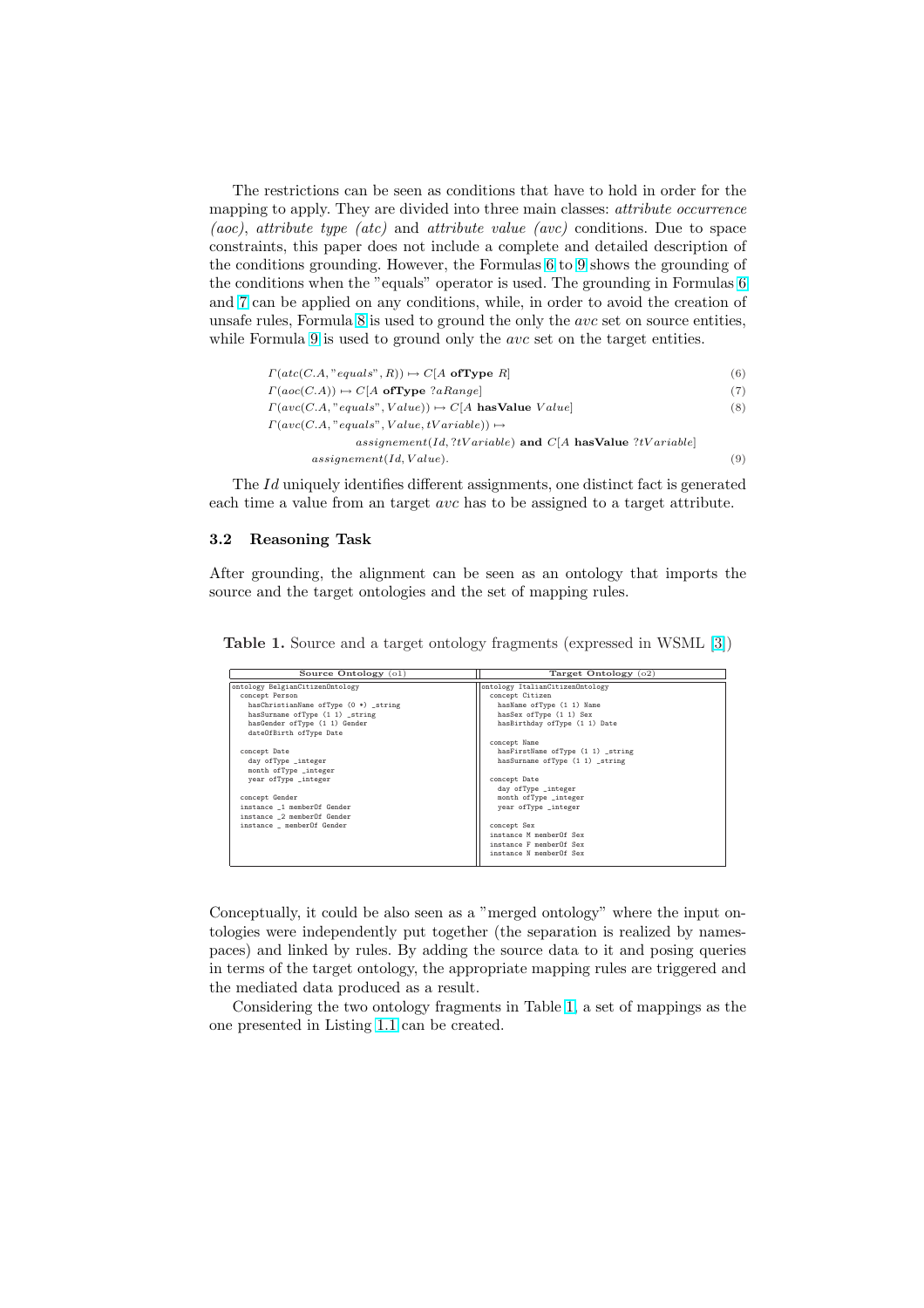Listing 1.1. Abstract mappings

| $mapping(01#Person, 02#Citizen, C2C) mapping(01#Person,$                                                                                     |
|----------------------------------------------------------------------------------------------------------------------------------------------|
| $o2\#$ Citizen.hasName, $C2\mathcal{A}$ ) mapping( $o1\#$ Person, $o2\#$ Name,                                                               |
| $C2C$ ) mapping ( $o1\#Person. has Christian Name$ ,                                                                                         |
| $o2\#Name. hasFirstName, A2A) mapping (o1\#Person. hasSurname,$                                                                              |
| $o2\#Name. hasSurname, A2A) mapping (o1\#Person. hasGender,$                                                                                 |
| $\alpha$ vc(o1#Person.hasGender, equals, o1# $-1$ ),                                                                                         |
| $o2\#$ Citizen.hasSex, avc( $o2\#$ Citizen.hasSex, equals, $o2\#M$ ), $A2A$ )                                                                |
| $mapping( of \# Person. hasGender, avc( of \#Person. hasGender, equals, of \#2),$                                                            |
| $o2\#$ Citizen.hasSex, avc( $o2\#$ Citizen.hasSex, equals, $o2\#$ F), $A2A$ )                                                                |
| $mapping(o1#Person. hasGender, avc(o1#Person. hasGender, equals, o1#_-),$                                                                    |
| $o2\#$ Citizen.hasSex, avc( $o2\#$ Citizen.hasSex, equals, $o2\#N$ ), $A2A$ )                                                                |
| mapping(01#Gender, 02#Sex, C2C)                                                                                                              |
| $\mathbf{mapping}(\text{of} \# \text{Person}. \text{dateOfBirth}, \text{of} \# \text{Citizen}. \text{hasBirthday}, \mathcal{A}2\mathcal{A})$ |
| mapping ( $o1\#Date$ , $o2\#Date$ , $C2C$ )                                                                                                  |
| $\mathbf{mapping}(\text{o1#Date day}, \text{o2#Date day}, \text{A2A})$                                                                       |
| $\text{mapping}(o1\#Date \cdot \text{month}, o2\#Date \cdot \text{month}, \mathcal{A}2\mathcal{A})$                                          |
| $\mathbf{mapping}(\text{o1#Date}.\text{year}, \text{o2#Date}.\text{year}, \text{A2A})$                                                       |
|                                                                                                                                              |

Listing 1.2 shows the mapping rules generated by grounding the abstract mappings depicted in Listing 1.1, using the Formulas 1 to 9. These mapping rules are expressed as WSML axioms and they have a precise semantics, as defined by WSML-Rule [3]. They are included in an ontology that imports the source and the target ontologies. The source instances to be mediated are also included in this ontology, which is then registered in t[he](#page-1-0) re[as](#page-4-0)oner. Listing 1.3 depicts a set of source instances to be mediated by using the mappings shown above.

Listing 1.2. WSML mapping rules between the Belgian and Italian ontolo[gies](#page-6-0)

| wsmlVariant _"http://www.wsmo.org/wsml/wsml-syntax/wsml-rule"<br>namespace {o1 _"http://www.semantic-gov.org/BelgianCitizenOntology#",<br>o2 _"http://www.semantic-gov.org/ItalianCitizenOntology#"}                                                                                                                                                      |
|-----------------------------------------------------------------------------------------------------------------------------------------------------------------------------------------------------------------------------------------------------------------------------------------------------------------------------------------------------------|
| ontology merged_ontology<br>importsOntology { $o1\#BelgianCitizenOntology$ , $o2\#ItalianCitizenOntology$ }                                                                                                                                                                                                                                               |
| axiom o2#ccMappingRule18 definedBy<br>o2#mappedConcepts(o1#Person,o2#Citizen,?X17) and<br>$o2\# mediated$ (?X17, $o2\#Citize$ n) memberOf $o2\#Citize$ n :- ?X17 memberOf $o1\#Person$ .                                                                                                                                                                  |
| axiom o2#caMappingRule72 definedBy<br>o2#mediated(?X69,o2#Citizen)[o2#hasName hasValue<br>$o2\#$ mediated1(?X69, $o2\#$ Name) memberOf $o2\#$ Citizen :- ?X69 memberOf $o1\#$ Person<br>and $o2\# mediated1$ (?X69, $o2\#Name$ ) [?A70 hasValue ?V71] memberOf $o2\#Name$ .                                                                               |
| axiom o2#ccMappingRule12 definedBy<br>o2#mappedConcepts(o1#Person, o2#Name, ?X11) and<br>$o2\# mediated$ (?X11, $o2\#Name$ ) memberOf $o2\#Name$ :- ?X11 memberOf $o1\#Person$ .                                                                                                                                                                          |
| axiom o2#aaMappingRule48 definedBy<br>o2#mediated(?X45,o2#Name)[o2#hasFirstName hasValue ?Y46] memberOf o2#Name :-<br>?X45[o1#hasChristianName hasValue ?Y46] memberOf ?SC47 and<br>?SC47 subConceptOf o1#Person and o2#mappedConcepts(?SC47, o2#Name,?X45).                                                                                              |
| axiom o2#aaMappingRule84 definedBy<br>$o2\# mediated$ (?X79, $o2\#Citize$ n) [ $o2\#hasSex$ hasValue ?Y81] memberOf $o2\#Citize$ n :-<br>?X79 [o1#hasGender hasValue ?Y80] memberOf ?SC83 and<br>?SC83 subConceptOf o1#Person and o2#mappedConcepts(?SC83, o2#Citizen, ?X79)<br>and $?X79[o1#hasGender$ has Value $o1#_1$ and $o2#assignement_82(?Y81)$ . |
| axiom o2#assignement_82 definedBy<br>$o2\#assignement_82(o2\#M)$ .                                                                                                                                                                                                                                                                                        |
| axiom o2#ccMappingRule14 definedBy<br>o2#mappedConcepts(o1#Gender, o2#Sex, ?X13) and<br>$o2\# mediated$ (?X13, $o2\#Sex$ ) memberOf $o2\# Sex$ :- ?X13 memberOf $o1\# Gender$ .                                                                                                                                                                           |

Once this ontology is registered in the reasoner, queries can be asked to retrieve the mediated data. The mediation take place within the reasoner when the rules are evaluated and the target instances become implicit knowledge in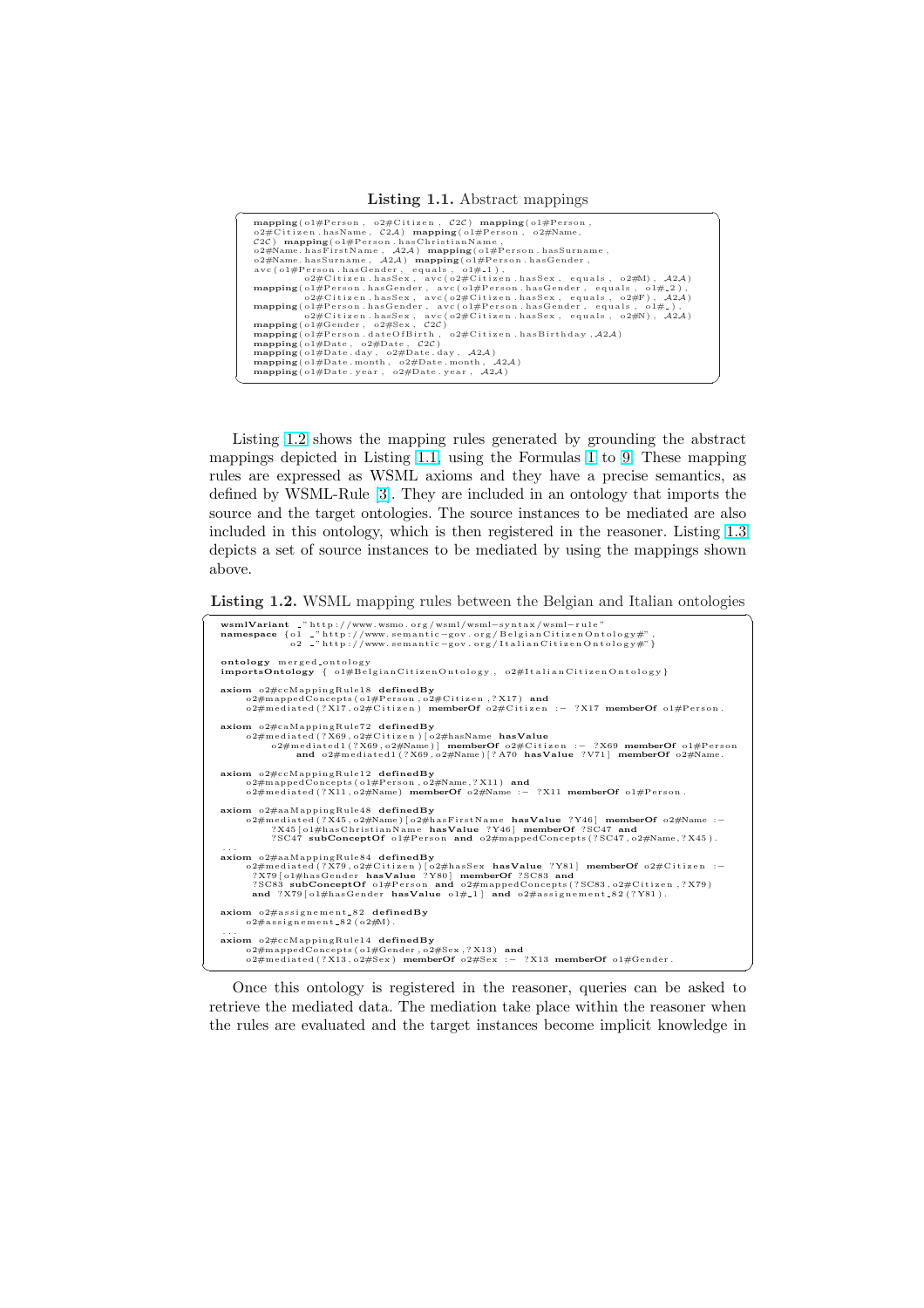<span id="page-6-0"></span>the reasoning space. Normally, one or more instances from the source set are considered to be root instances and used in determining a starting query point. Otherwise, the procedure exemplified below must be applied to all the instances in the source set (although this could lead to redundant computations).

Listing  $1.3$ . Source instances to be mediated

| namespace {o1 _"http://www.semantic-gov.org/BelgianCitizenOntology#",<br>$o2$ _"http://www.semantic-gov.org/ItalianCitizenOntology#"}                                                |  |
|--------------------------------------------------------------------------------------------------------------------------------------------------------------------------------------|--|
| instance johnS memberOf o1#Person<br>o1#hasSurname hasValue "Smith"<br>o1#hasChristianName hasValue "John"<br>o1#hasGender hasValue o1#_1<br>o1#dateOfBirth hasValue johnS_birthDate |  |
| instance johnS_birthDate memberOf o1#Date<br>o1#day hasValue 11<br>$o1\#$ month has Value 4<br>$o1#year$ has Value 1980                                                              |  |

Assuming that johnS is the root instance in the set shown in Listing 1.3, the first step is to identify which is the most relevant concept from the target to be mediated to. johnS is an instance of concept Person and there are two concepts in the target the Person is mapped to: Citizen and Name. Since the concept Name can be reached from Citizen via the hasName attribute (paths of any length can be explored in this way), the concept Citizen is considered as being an ancestor of the concept Name and by this, more suited for the instance johnS to be mapped to<sup>3</sup>.

Once the concept Citizen is selected, queries can be posed to the reasoner. The first query and the results obtained are shown in Listing 1.4.

**Listing 1.4.** The target instance obtained by mediating the  $\text{iohnS}$  instance

| ?- ?x memberOf $o2\#C$ itizen.                                                    |  |
|-----------------------------------------------------------------------------------|--|
| Found $< 1$ > results to the query:<br>$(1)$ -- ?x = mediated (johnS, o2#Citizen) |  |

The target instance mediated(johnS,  $o2\#Citizen$ ) has to be explored and its attributes and their values retrieved. The next query and the obtained answers are shown in Listing 1.5. For each of the attributes  $(\frac{9}{2}y)$  this query retrieves both the value  $(2z)$  and the type of this value  $(2avC)$ .

**Listing 1.5.** Finding the attributes and their values for a target instance

| ?-mediated(johnS, o2#Citizen)[?y hasValue ?z] memberOf o2#Citizen and ?z memberOf ?avC.                   |
|-----------------------------------------------------------------------------------------------------------|
| Found $< 3$ > results to the query:                                                                       |
| $(1)$ -- $?z = 0.2$ #M, $?avC = 0.2$ #Sex, $?y = 0.2$ #has Sex                                            |
| $(2)$ -- $?z$ = mediated (johnS, o2#Name), $?avC = 02#Name$ , $?y = 02#hasName$                           |
| (3) $ \frac{2}{\pi}$ = mediated (john S_birth Date, o2#Date), $2wC = 0.2#Date$ , $2y = 0.2#base$ Batelery |
|                                                                                                           |
| ?-mediated(johnS, o2#Name)[?y hasValue ?z] memberOf o2#Name and ?z memberOf ?avC.                         |
| Found $< 2 >$ results to the query:                                                                       |
| $(1)$ -- ?z = John, ?avC = _string, ?y = o2#hasFirstName                                                  |
| $(2)$ -- $?z = Smith$ , $?avC = string$ , $?y = o2\#hasSurname$                                           |
|                                                                                                           |

<sup>&</sup>lt;sup>3</sup> In the presence of an inheritance hierarchy, if for example there are multiple mappings from the concept Person to several concepts in this hierarchy, the most specific concept would qualify.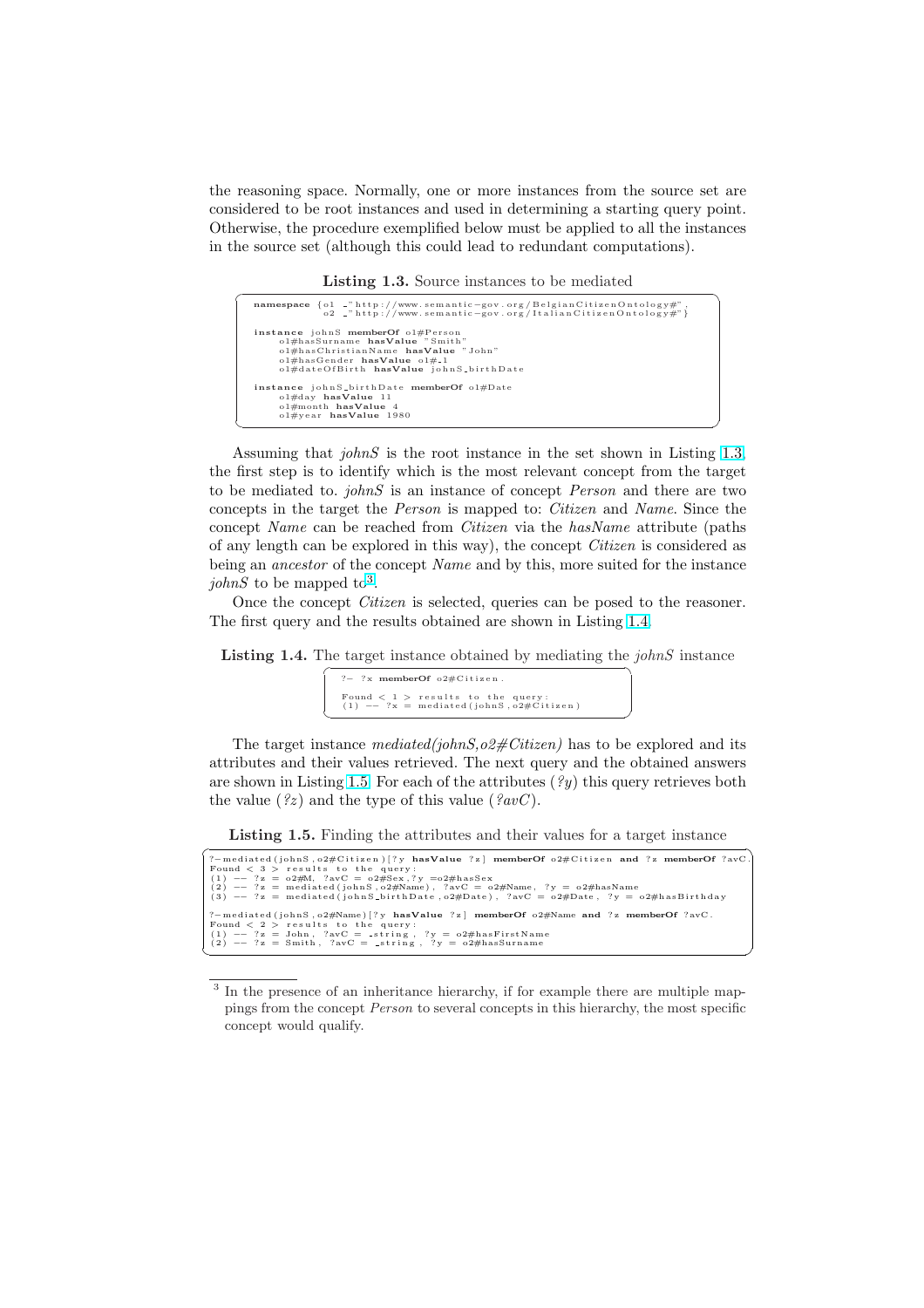For each of the attribute values having as type a concept the query process continues recursively. Listing 1.5 illustrates the queries for the  $hasName$  attribute and  $mediated(johnS, o2\#Name)$  value.

By applying this querying mechanism all the target instances can be retrieved and materialized. The obtained mediated instances are shown in Listing 1.6.

Listing [1.6](#page-6-0). Mediated target instances



The logic program corresponding to the "merged ontology" is decidable even if this ontology is expressed in WSML-Rule, which is generally undecidable [3]. The reason is that the function symbols are used in such a way that only one level of constructed terms can be generated. That is, the mapping rules will never generate terms like mediated(mediated(... $(X, C)$ ...)). Formulas 1 to 5 builds the constructed term mediated(?x,  $C_T$  $C_T$ ) memberOf  $C_T$  only if ?x memberOf  $C_S$ exists. Since  $C_S$  and  $C_T$  are concepts from the source and the target ontology, respectively, they are separated by namespaces and, as a consequence, distinct.

### 4 Effective Data Mediation

In this section we introduce the lessons learned from applying the instance transformation scenario described in Section 3 to use cases in two EU funded projects, namely SEEMP and SemanticGov<sup>4</sup>. SEEMP enables the exchange of data between different Employment Services in Europe that use their own data structures and taxonomies. SemanticGov aims to build the infrastructure necessary to enable the provision of Semantic W[eb](#page-2-0) Services for Public Administration.

#### 4.1 Optimizations for the Instance Transformation Scenario

In the context of the SEEMP project, mappings between the local ontology of each employment service and the reference ontology of the marketplace were made at design time using the mapping tools [9] in the Web Service Modeling Toolkit (WSMT) [7], thus transforming an instance from one local employment service to another was done by transforming the source instance into terms of the reference ontology and then transforming this instances into terms of the other local ontology. However having created t[he](#page-11-0) mappings it was obvious that the performance o[f t](#page-11-0)he reasoning when performing instance transformation was an issue. With further investigation it became apparent that the number of facts and rules registered in the reasoner was very high. Essentially for a given instance transformation the size of the source and target ontologies was very large

<sup>4</sup> For more details see http://www.seemp.org and http://www.semantic-gov.org.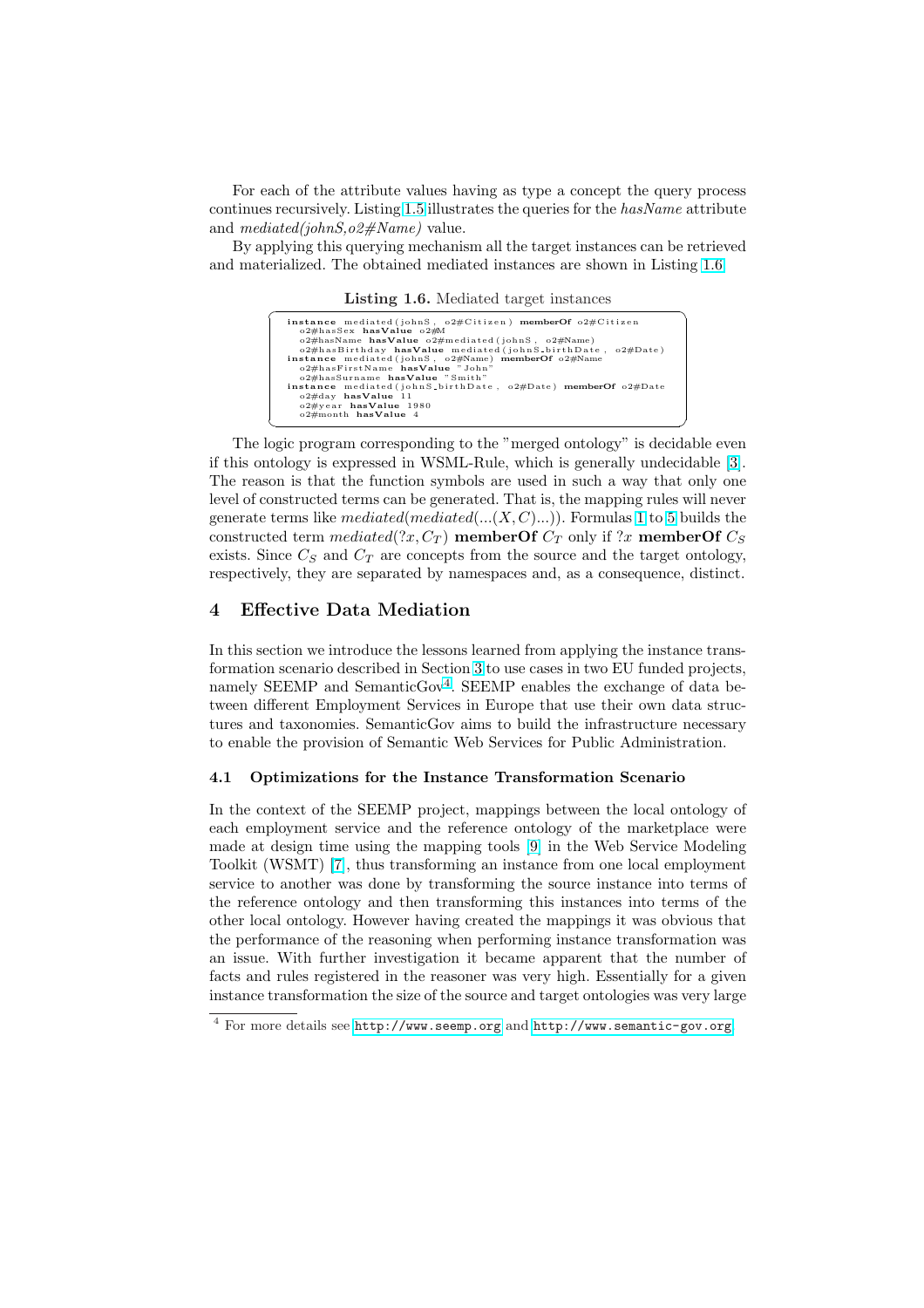and the mappings between these two large structures was causing the forward chaining algorithms within the reasoner to require significant computation time. Also the instance data to transform was very large and parts of this information where untransformable due to a lack of mappings. In this section we explore the optimizations performed in the SEEMP project to improve the performance of the overall instance transformation process.

Source Instance Filtering: In a given scenario a certain amount of the input source instances can be transformed based on the coverage of the available mappings. In scenarios where this coverage is low the reasoner contains lots of instance data that will never be transformed to the target ontology. This additional information is unnecessary for the instance transformation step, but having it within the reasoner means that it gets used in the model computations and thus its removal would improve the overall performance. To this end a source instance pre-filter was added to the instance transformation process that removes those parts of the source instances that cannot be transformed. This filter can have quite dramatic effects on the quantity of data loaded into the reasoner as the absence of one attribute to attribute mapping can remove entire branches of source instances. Having implemented this filter an improvement of between 5% and 10% in most of our test cases was observed. The amount of performance improvement that can be gained by applying this filter is proportional to the amount of extra source data that is untransformable. Thus in scenarios where there is 100% coverage the filter will not remove any content and the performance will remain the same.

Mapping Filtering: In other cases the source instance set can be very small and the number of mappings very large. The extra mappings that are being loaded into the reasoner will only partially fire without producing any meaningful and valid result. Further exploration into the SEEMP project test cases showed that this was not an extraordinary scenario but in fact the normal case. Thus a mapping filter was added to the instance transformation process removing those mappings unrelated to the source instances. This filter showed a huge performance improvement of between 40% and 50% for the average test case in the SEEMP project as the ontologies in the test cases contain a number of very large taxonomies with many mappings between them, approximately 70% of the mappings created at design time are filtered away at runtime by the mapping filter for these test cases.

Source and Target Ontology Filtering: Having filtered both the source instances and the mappings the bulk of the data remaining in the reasoner is the source and target ontologies. Dynamically filtering ontologies prior to putting them in a reasoner is a non trivial affair; however initial research appears to show that a naive filter of the ontologies based on the source instances and the available mappings can be used to remove those parts of the source and target ontologies which are unnecessary for a given instance transformation process. Our ongoing research seems to show that a 50% to 60% performance improvement on top of the improvements already garnered by the source instance and mapping filters can be gained.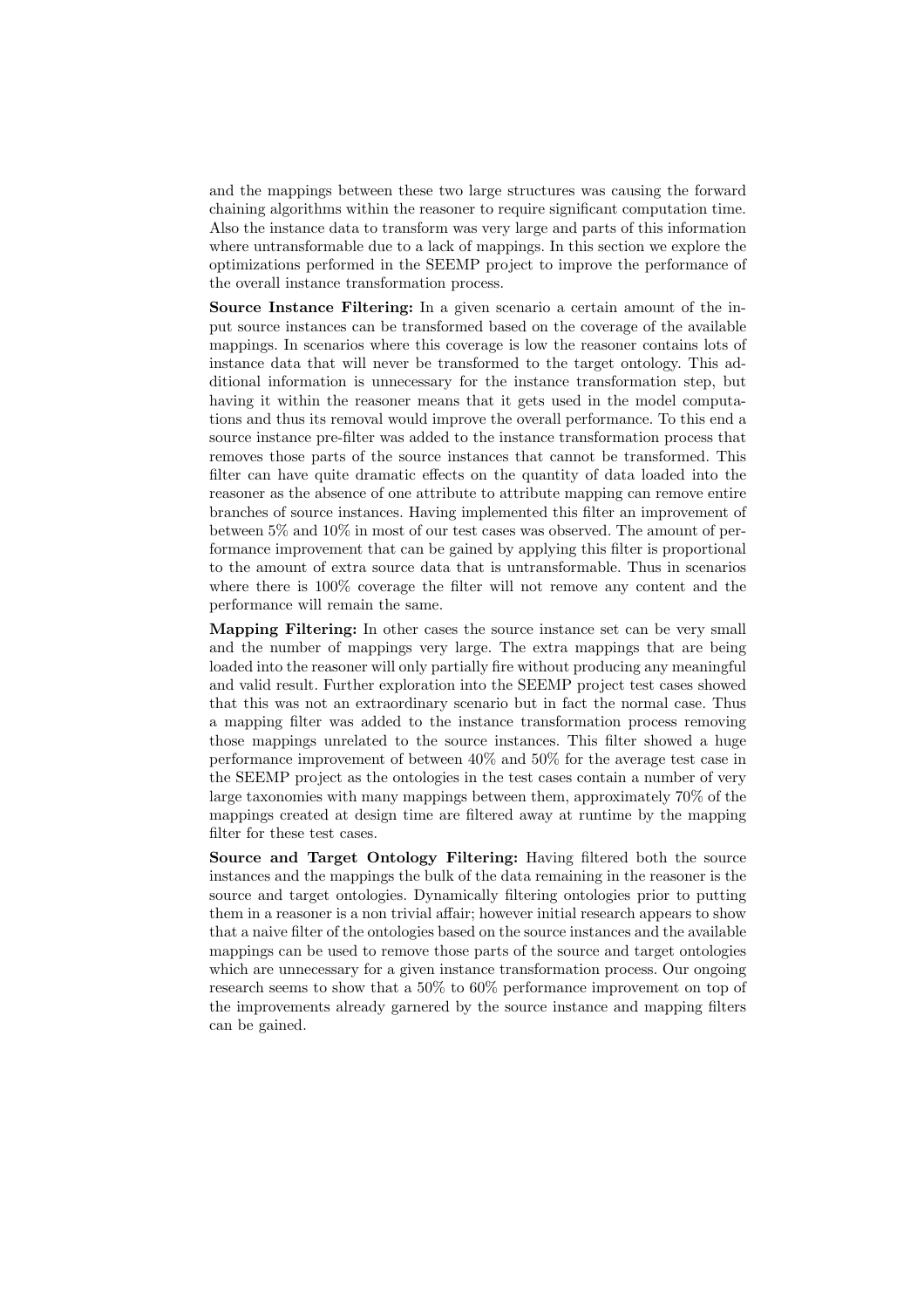The combination of these filters can dramatically reduce the amount of data that is loaded in the reasoner at runtime and therefore the performance of the overall instance transformation process. Crucially these filters are all dynamic and applied at runtime thus they involve no human effort in order to configure them. In our current system each of these filter is turned on and off via a flag, thus they can be applied in those scenarios where they are desirable and turned off where they are not.

#### 4.2 External Value Transformation Services

There are situations when the data-values embedded in the source instances need to be transformed before they can be assigned to the attributes part of the target instances. Such transformations could involve simple string concatenations or more complex, dynamic transformations based on external factors, for example currency conversions.

Listing 1.7. Example of a value transformation service usage

| axiom o2#aaMappingRule definedBy                                             |
|------------------------------------------------------------------------------|
| o2#mediated(?X45,o2#Citizen)[o2#hasName hasValue                             |
| http://example.org/concatService(?Y46, ?Y47)] memberOf $o2\#C$ itizen:-      |
| ?X45 [o1#hasChristianName hasValue ?Y46] memberOf o1#Person and              |
| ?X45 [o1#hasSurname hasValue ?Y47] memberOf ?SC47 and                        |
| ?SC47 subConceptOf o1#Person and o2#mappedConcepts(?SC47, o2#Citizen, ?X45). |
| instance mediated (johnS, $o2\#C$ itizen) memberOf $o2\#C$ itizen            |
| o2#hasSex hasValue o2#M                                                      |
| o2#hasName hasValue http://example.org/concatService("John", "Smith")        |
| $o2\#$ hasBirthday hasValue mediated (johnS_birthDate, $o2\#$ Date)          |
|                                                                              |

Normally, this kind of conversions requires either the use of specialized data manipulation functions within the reasoning environment or the access to external services that can apply the conversion after the reasoning occurred. Since the first option would significantly limit the type of the allowed transformations, we rely on the second approach. The domain experts can specify during the creation of mappings, an arbitrary identifier to denote the service they would like to use. At run-time, the reasoner is used only to assign to the target recipient a string encoding of the service and its parameter. After the mediated target instances are retrieved from the reasoner, a post-processing phase identifies and evaluates every service/parameter encoding.

For example, assuming that the attribute  $hasName$  of the Citizen concept in that target ontology would have as range a string, representing a concatenation of the first name and the surname of a person, such a value transformation service would be required. Listing 1.7 shows the corresponding WSML mapping rule and the attribute value produced after reasoning.

The services set that can be used in the mapping process should be customizable at the mapping creation tool level; they could be added, removed or briefly described. It is important to note that at that level no implementation has to be provided - the implementation has to be available and integrated with the instance transformation component only at run-time.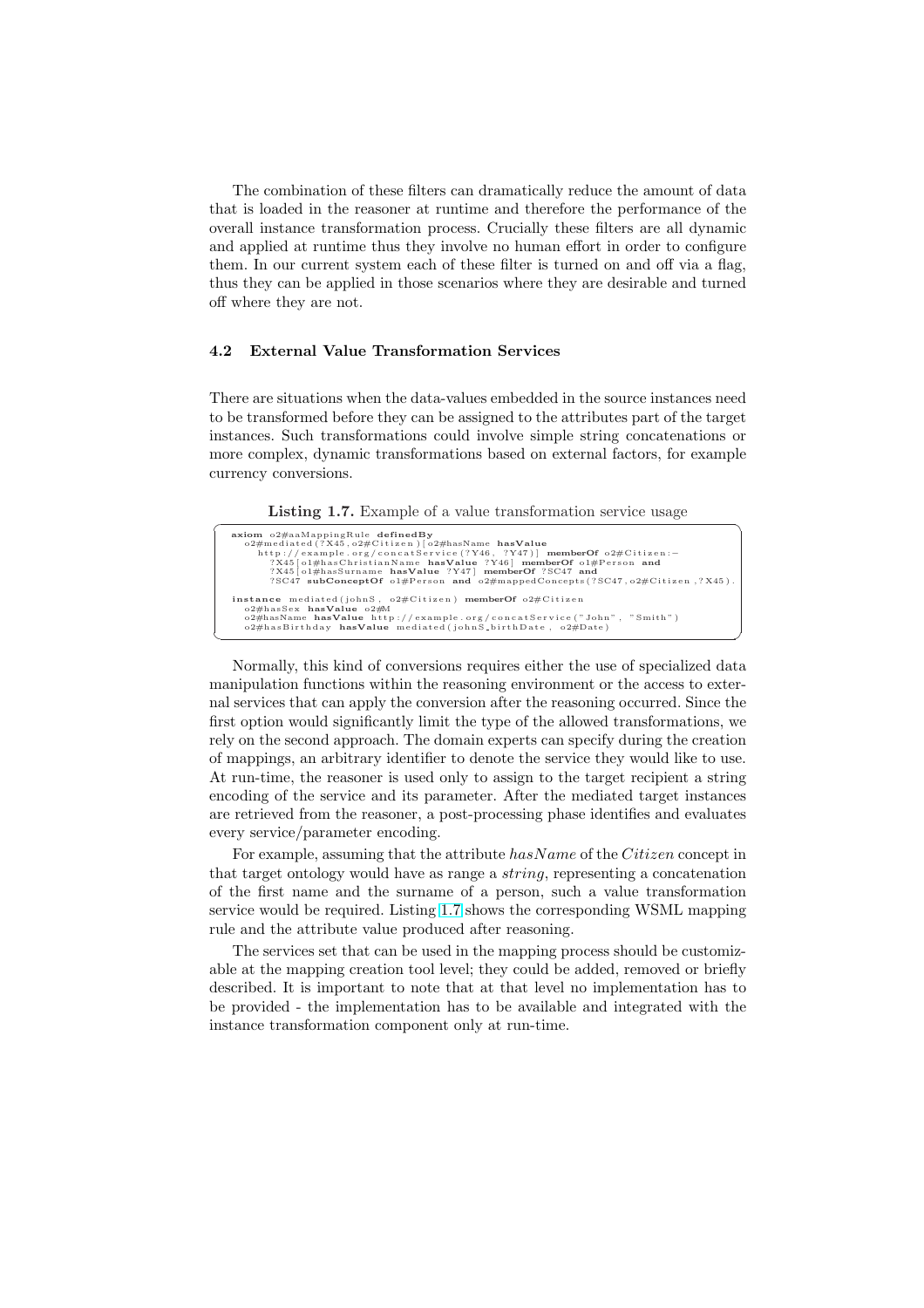## 5 Related Work

TSIMMIS [6] is a system for integrating information coming from heterogeneous data sources. TSIMMIS includes a mediator-generator able to produce mediator descriptions in the Mediator Specification Language (MSL) [12]. MSL and the abstract mapping language's grounding (AMLg) proposed in this paper are based on t[he](#page-11-0) same general principles: they both rely on datalog-like rules which construct target data, based on the information from the sources. However MSL relies on patterns to match and create data from the source and t[arge](#page-11-0)t data sets, while AMLg acts on schema level elements. Additionally, using MSL, one needs to construct paths from root objects down to the relevant information in the model, while with AMLg separate rules are created. These rules are eventually "composed" by a reasoner in order to produce the desired target data out of the source instances. This strategy assures that when new schema elements need to be included in the mappings set, no re-engineering of the existing mappings or rules is necessary. Another relevant similarity aspect between TSIMMIS and the approach in this paper, is the usage of Skolem functions [8] or function symbols. Both approaches use them to encode information regarding how the target object or instance has been derived from the source. While this information is used by MSL only to build special target objects, it plays a crucial role for AMLg allowing the combination of the results from individual [ru](#page-11-0)les into one complex result instance.

Abiteboul and colleagues [1] propose a middleware data model, as basis for the integration task, and declarative rules to specify the integration. The model is a minimal one and the data structure consists of ordered label trees. The authors also consider two types of rules: correspondence rules used to express relationships between the nod[es](#page-11-0) of their model (similar with our mappings in the AML but expressed in Datalog) and translation rules, a decidable sub-case for the actual data translation (resembling our mapping rules expressed in WSML).

### 6 Conclusions

This paper describes an approach that uses reasoning to perform data mediation, based on pre-existing alignments between ontologies. The alignments consists of mappings expressed in the Abstract Mapping Language, a form of representation that does not commit to any ontology representation language or formalism. In order to apply these mappings in a concrete mediation scenario they have to be grounded to a concrete language and to have a formal semantics associated. This paper provides a grounding of the AML to WSML-Rule, suited for the instance transformation scenario. A detailed example of the reasoning task is also provided together with a set of optimization that can be applied in order to improve the performances of the instance transformation process. Additionally, the paper describes a way of using value transformation services in conjunction with reasoning without being restricted to the reasoner's set of built-ins.